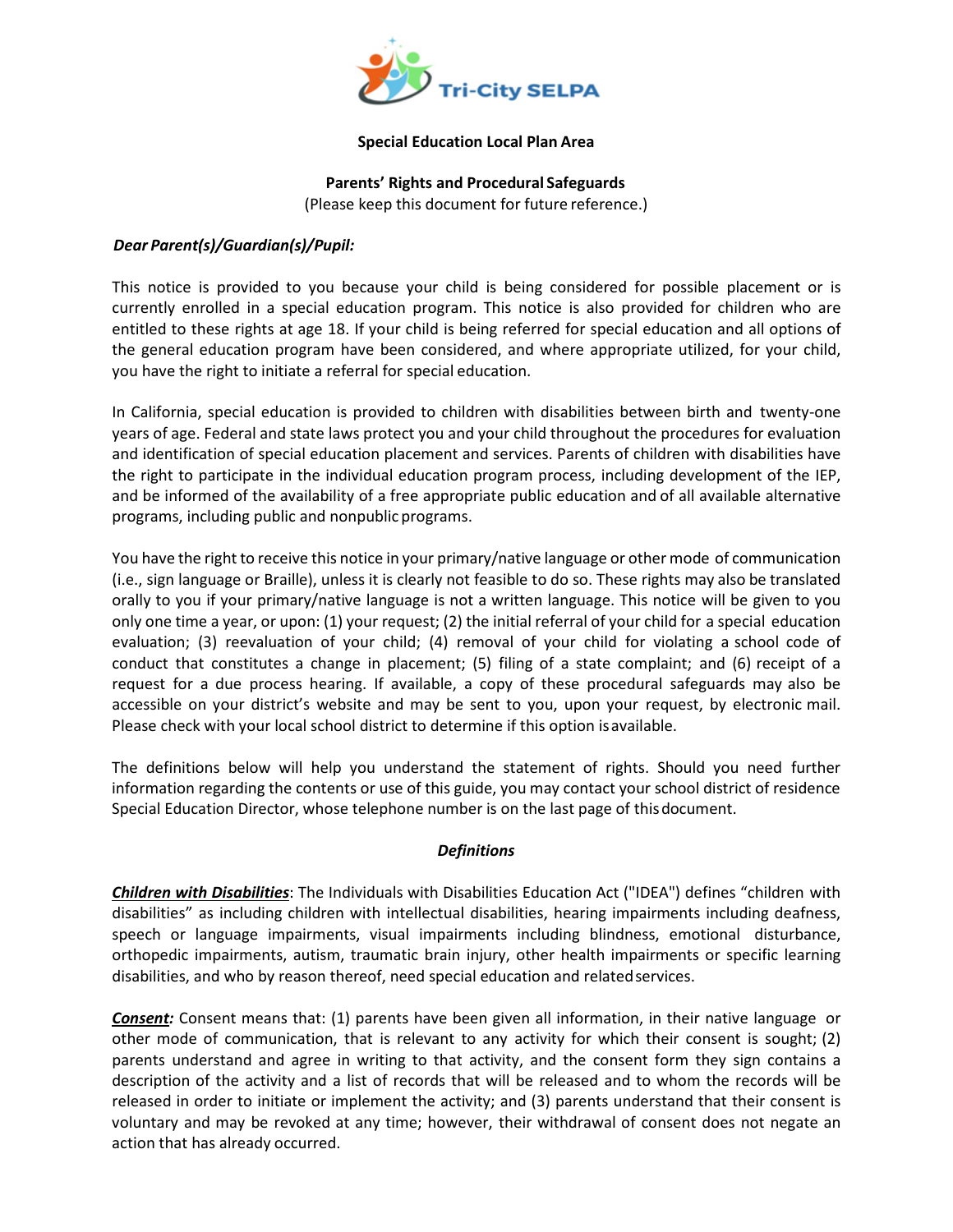*Evaluation*: An assessment of your child using various tests and measures per Education Code sections 56320-56339 and 20 U.S.C. section 1414(a), (b) and (c) to determine whether your child has a disability and the nature and extent of special and related services needed by your child for his/her educational benefit. The assessment tools are individually selected for your child and are administered by competent professionals employed by the local education agency. Testing and evaluation materials and procedures will be selected and administered so as not to be racially, culturally, or sexually discriminatory. The materials or procedures will be provided and administered in your child's native language or mode of communication, unless it clearly is not feasible to do so. No single procedure shall be the sole criterion for determining an appropriate educational program for a child.

*Free Appropriate Public Education ("FAPE")*: An education that: (1) is provided at public expense, under public supervision and direction, and without charge to you; (2) meets the standards of the California Department of Education; and (3) is provided in conformity with a written individualized education program developed for your child to confer an educational benefit and to be implemented in a preschool, elementary or secondary school program.

*Individual Education Program ("IEP")*: A written document developed by your child's IEP team that includes at least all of the following: (1) present levels of academic achievement and functional performance; (2) measurable annual goals; (3) a statement of the special educational and related services and supplementary aids and services, based on peer-reviewed research to the extent practicable, to be provided to the child; (4) an explanation of the extent to which the child will not participate with non-disabled children in the general education programs; (5) the projected date for initiation and the anticipated duration, frequency and location of the programs and services included in the IEP; and (6) appropriate objective criteria, evaluation procedures, and schedules for determining, on at least an annual basis, whether the child is achieving his or her goals.

*Least Restrictive Environment ("LRE")*: To the maximum extent appropriate, children with disabilities will be educated with children who are not disabled, and special classes, separate schooling, or other removal of children with disabilities from the general education program will occur only when the nature or severity of the disability is such that education in regular classes with the use of supplementary aids and services cannot be achieved satisfactorily.

*Local Educational Agency ("LEA")*: This term includes a school district, County Office of Education ("COE"), a Special Education Local Plan Area ("SELPA"), or a charter school participating as a member of a SELPA.

*Notification of Majority Rights*: Your child has the right to receive all information about his/her educational program and to make all decisions when he/she reaches the age of eighteen unless determined incompetent by state law and procedures. Non-conserved adults are presumed under the laws of the State of California to be competent.

**Parent:** The definition of parent includes: (1) person having legal custody of a child; (2) an adult student for whom no guardian or conservator has been appointed; (3) a person acting in place of a natural or adoptive parent, including a grandparent, stepparent, or other relative with whom the child lives; (4) a parent surrogate; and (5) a foster parent, if the authority of a natural parent to make education decisions on the child's behalf has been specifically limited by court order.

### *When may I access Educational Records, and how do I doso?*

All parents or guardians of children enrolled in California public schools have the right to inspect records under the Family Educational Rights and Privacy Act ("FERPA") and the California EducationCode.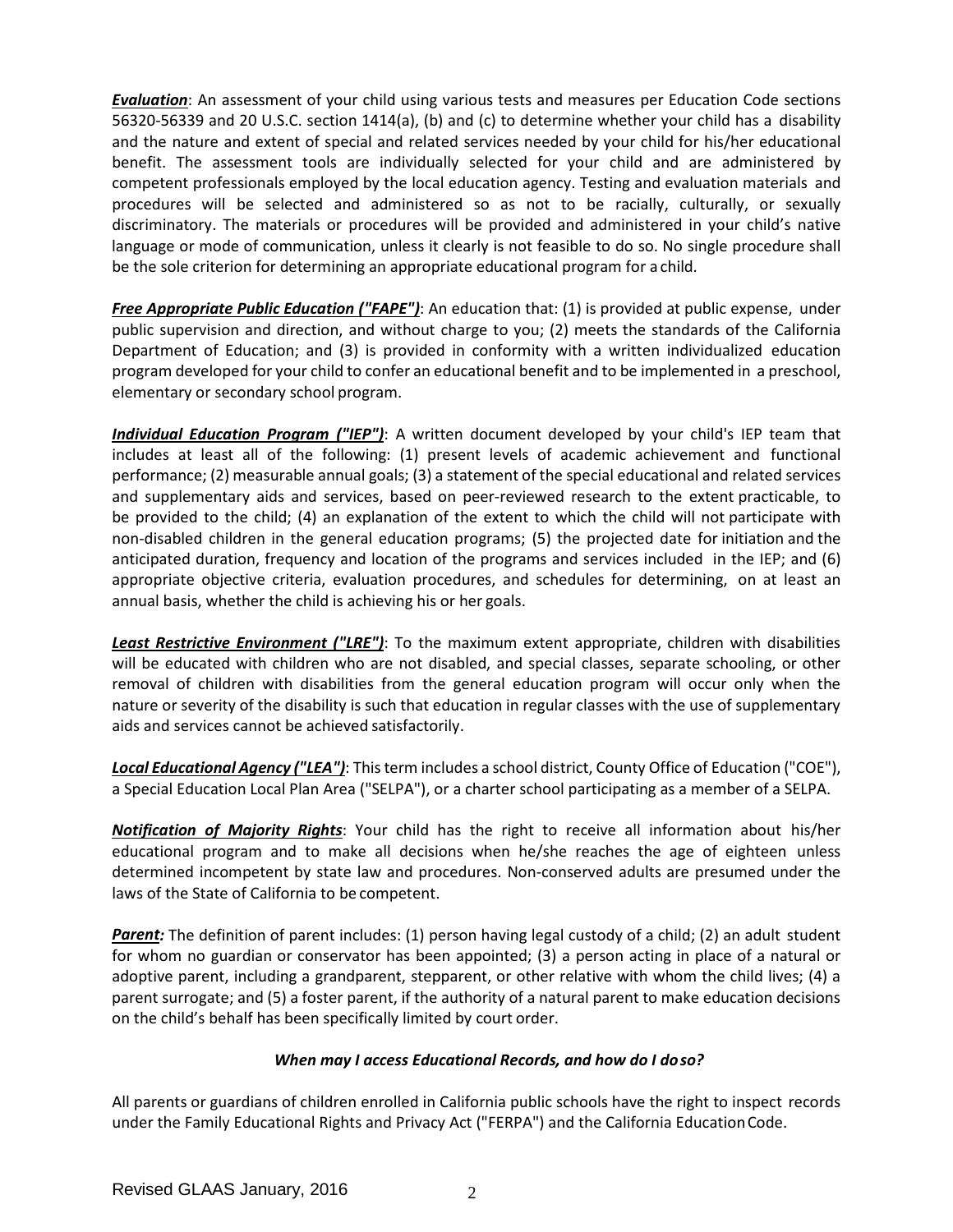Educational records are those records that are directly related to your child and maintained by a school district, agency, or institution that collects, maintains, or uses personally identifiable information, or from which information is obtained. Both federal and state laws further define an educational record as any item of information directly related to an identifiable pupil, other than directory information, which is maintained by a school LEA, or required to be maintained by an employee in the performance of his duties whether recorded by handwriting, print, tapes, film, microfilm, and computer or by other means. Educational records do not include informal personal notes prepared and kept by a school employee for his/her own use or the use of a substitute. If records contain information about more than one child, you have access only to that portion of the record pertaining to your child.

Personally identifiable information may include: (1) the name of the child, the child's parent or other family member; (2) the address of the child; (3) a personal identifier such as the child's social security number, student number, or court file number; (4) a list of personal characteristics or other information that would make it possible to identify the child with a reasonable certainty.

Additionally, parents of a child with disabilities have the right to: (1) inspect and review all educational records regarding the identification, evaluation, and educational placement of the child and the provision of a FAPE to the child; and (2) receive a response from the LEA to reasonable requests for explanations and interpretations of the records. A parent also has the right to have his or her representative inspect and review the child's records, subject to the requirements of FERPA. The LEA may presume that a parent has authority to inspect and review records relating to his or her child unless the LEA has been advised that the parent does not have the authority to do so under applicable state laws governing such matters as guardianship, separation, and divorce. These rights transfer to a non- conserved pupil who is eighteen years old or attending an institution of post-secondaryeducation.

The custodian of records at each school site is the principal of the school. The custodian of records for each school district located in the Tri-City SELPA is listed on the last page of this document. Educational records may be kept at the school site or the district office, but a written request for records at either site will be treated as a request for records from all sites. The custodian of records will provide you with a list of the types and locations of pupil records (if requested). Three years after a student exits a program, the special education records will be destroyed.

Each LEA must protect the confidentiality of personally identifiable information at collection, storage, disclosure and destruction stages. One official at each LEA must assume responsibility for ensuring the confidentiality of any personally identifiable information. All persons collecting or using personally identifiable information must receive training or instructing regarding the state's policies and procedures under the IDEA and FERPA. Each LEA must maintain, for public inspecting, a current listing of the names and positions of those employees who may have access to personally identifiable information.

Your LEA must inform you when personally identifiable information collected, maintained or used under the IDEA is no longer needed to provide educational services to your child. Upon receiving notice that the records are no longer necessary to the LEA, you may request destruction of the records, which will take place either by physical destruction or by removing personal identifiers from the records so that the information is no longer personally identifiable. However, the LEA is obligated to keep a permanent record for each child, which includes: (1) the child's name, address, and phone number; and (2) the child's grades, attendance records, classes attended, grade level completed, and year completed.

The custodian of the records will limit access to your child's educational records to those persons authorized to review the educational record, including you, your child who is at least sixteen years old or who has completed the 10th grade, individuals who have been authorized by you to inspect the records,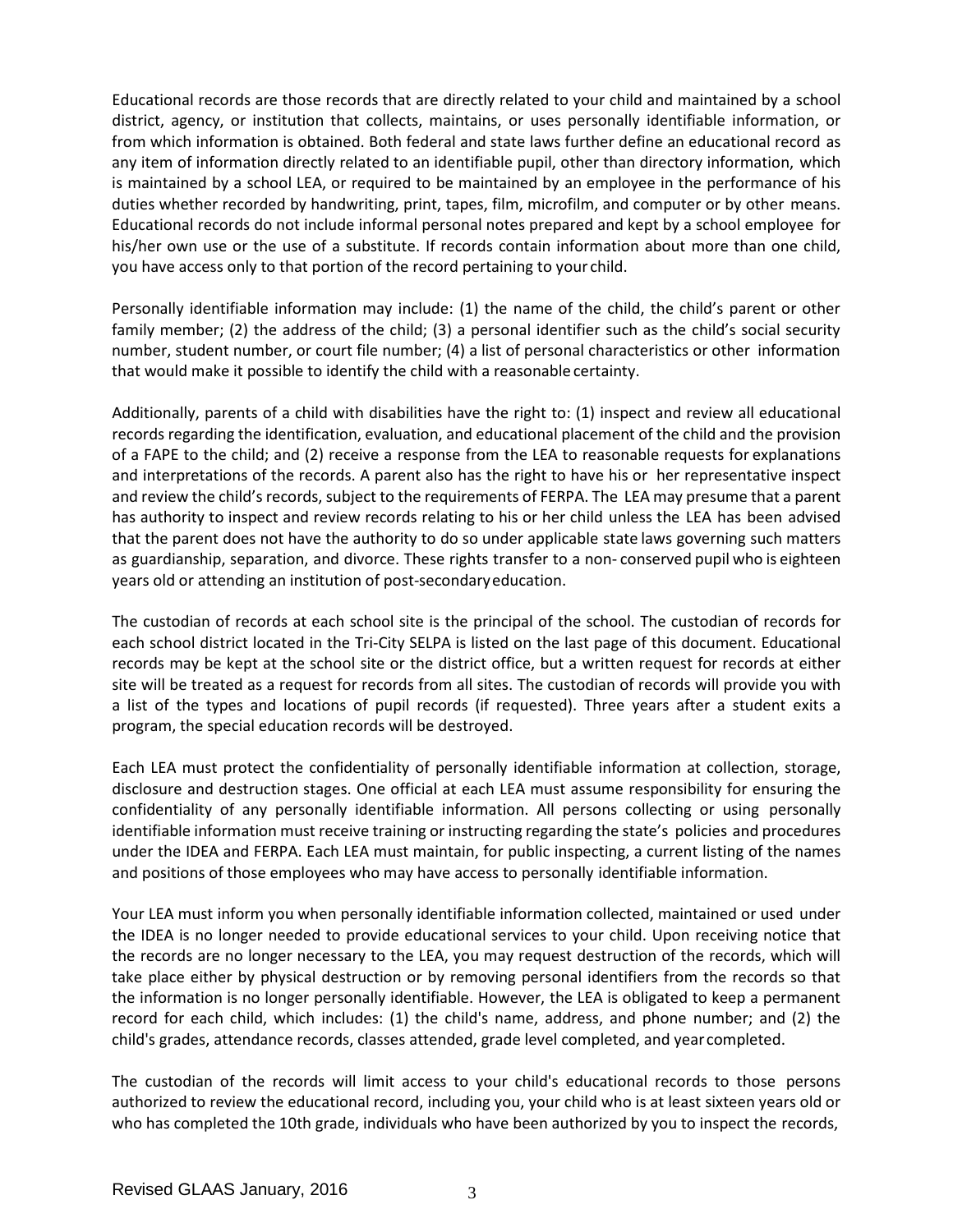school employees who have a legitimate educational interest in the records, post-secondary institutions designated by your child, and employees of federal, state, and local education agencies. In all other instances, access will be denied unless you have provided written consent to release the records or the records are released pursuant to a court order or other applicable law. The LEA must keep a log indicating the time, name and purpose for access by individuals other than school district employees and parents.

Parent consent is not required before personally identifiable information is released to officials of participating agencies for purposes of meeting a requirement of the IDEA, except under the following circumstances: (1) before identifiable information is released to officials of participating agencies providing or paying for transition services; and (2) if the child is in, or is going to go to, a private school that is not located in the same school district in which parents reside, parent consent must be obtained before any personally identifiable information about the child is released between officials in the school district where the private school is located and officials in the school district in which parentsreside.

A review and/or copies of educational records will be provided to you without unnecessary delay and before any meeting regarding an IEP, due process hearing, or resolution session, and in no case more than five (5) business days after a request is made. A fee for copies, but not the cost to search and retrieve, is determined by LEA policy and will be charged, unless charging the fee would effectively deny you access to your child's educational records. Once a complete copy of the records has been provided, a fee will be charged for additional copies of the same records.

If you believe that information in the education records collected, maintained or used by the LEA is inaccurate, misleading or violates the privacy or other rights of the child, you may request in writing that the LEA amend the information. If the LEA agrees with your request, the record will be amended and you will be informed within a reasonable time after receipt of the request.

Should the LEA refuse to make the amendment requested within 30 days, the LEA will notify you of the right to a hearing to determine whether the challenged information is inaccurate, misleading, or otherwise in violation of the privacy or other rights of your child. If you request a hearing, the LEA will provide a hearing, within a reasonable time, which must be conducted according to the procedures for such hearings under FERPA.

If it is decided by the governing board after the hearing that the record will not be amended, you have a right to provide what you believe is a corrective written statement, which will be permanently attached to the contested record. This statement will be attached if the contested record is disclosed to any party.

The parents, guardian or LEA has the right to audio record the proceedings of the IEP team meetings. The IEP team must be notified of the desire to record the IEP at least 24 hours prior to the meeting. If the intent to audio record the meeting is initiated by the LEA, and the parent objects or refuses to attend the IEP meeting because of the audio record, the meeting shall not be audio recorded. Parents have the right to inspect, review and, at times, amend the audio recordings.

# *What is, and how may I obtain an Independent EducationalEvaluation?*

An independent educational evaluation ("IEE") is an assessment conducted by a qualified examiner who is not employed by the LEA providing an education to your child, but satisfies the same requirements of the California Department of Education ("CDE") and the LEA. If you disagree with the results of a recent assessment conducted by LEA, and make that disagreement known to the LEA, you have the right to request and possibly obtain an IEE for your child at public expense from a qualified person. Public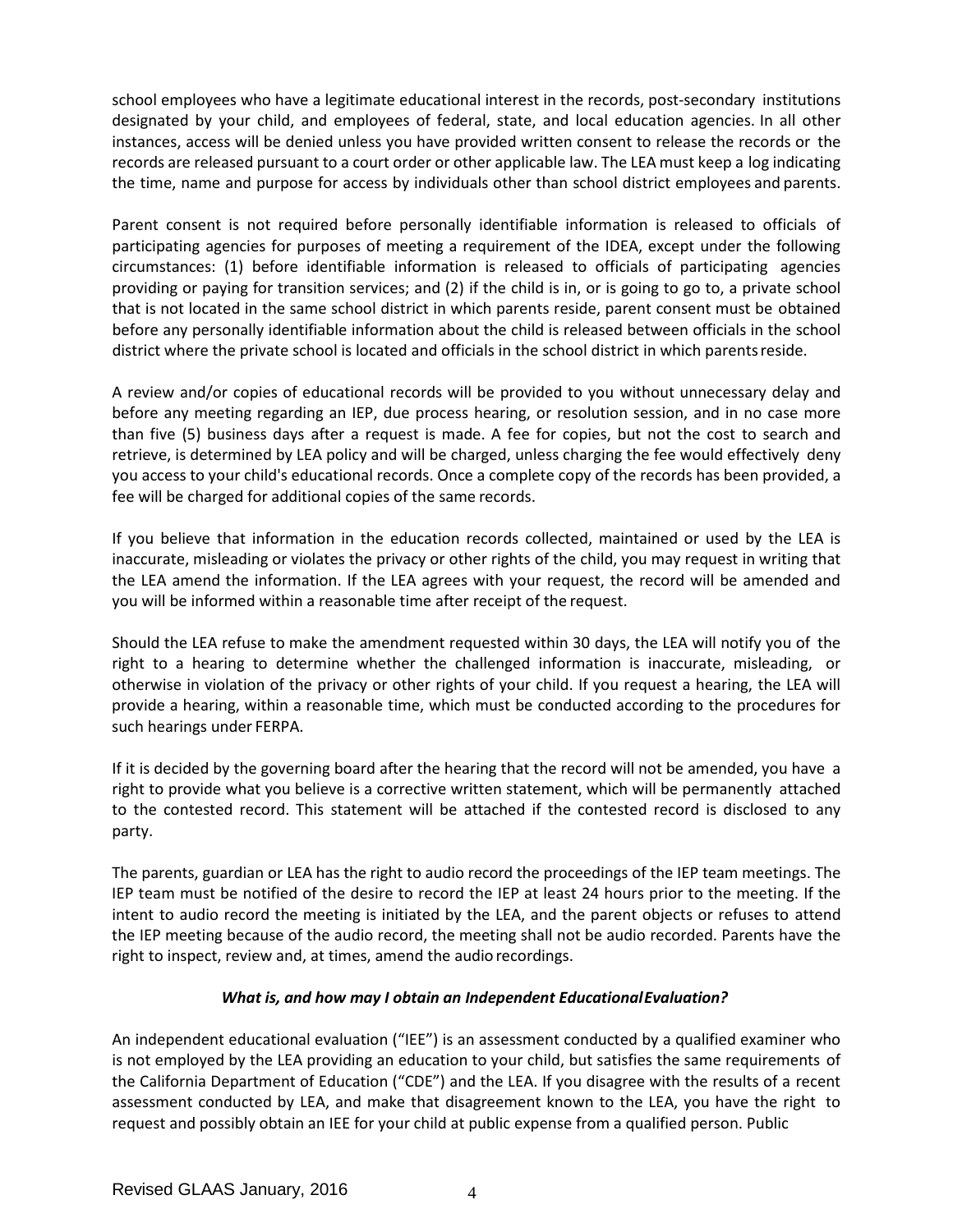expense means that the public agency either pays for the full cost of the evaluation or ensures that the evaluation is otherwise provided at no cost to you. If an IEE is at public expense, the criteria under which it is obtained, including the location of the evaluation and qualifications of the examiner, must be the same as the criteria that the LEA uses when it initiates an assessment. Your LEA has information available for you about where such an IEE may be obtained and what the LEA's criteria for IEEs, which must be provided to you upon request for an IEE. You may be entitled to only one IEE at public expense each time the LEA conducts an assessment with which you disagree.

The assessment tools used by an independent educational evaluator must be individually selected for your child and must be administered by competent professionals. Testing and evaluation materials and procedures must be selected and administered so as not to be racially, culturally, or sexually discriminatory. The materials or procedures must be provided and administered in your child's native language or mode of communication, unless it clearly is not feasible to do so. No single procedure shall be the sole criterion for determining an appropriate educational program for a child.

If you request an IEE at public expense, the LEA must either: (1) file a complaint for due process against you to prove that its assessment is appropriate; or (2) ensure that the IEE is provided to you at public expense, unless the LEA demonstrates in a due process hearing that the IEE obtained by you did not meet the LEA's criteria. If the LEA proves at a due process hearing that its assessment is appropriate, you still have the right to an IEE, but not at public expense.

If you obtain an assessment at private expense and provide a copy of it to the LEA, the results of the assessment must be considered by the IEP team with respect to the provision of a FAPE to your child. The privately funded assessment may also be introduced at a due process hearing regarding yourchild.

If the LEA observed your child in conducting its assessment, or if the LEA's assessment procedures allow in-class observations of students, an individual conducting an IEE must also be allowed to observe your child in the classroom, or observe an educational setting proposed by the IEP team.

If you propose a publicly-financed placement of your child in a nonpublic school, the LEA will have an opportunity to observe the proposed placement and the pupil in the proposed placement, if the pupil has already been unilaterally placed in the non-public school by the parent or guardian.

# *What is prior written notice and when will I receive it?*

An LEA is responsible for informing you, in writing, whenever it proposes or refuses to initiate a change in the identification, assessment, or educational placement of your child or the provision of a free appropriate public education to the child. The LEA must provide written notice to parents of this proposal or refusal within a reasonable time. This notice, if not previously provided to the parent, will also be provided upon the LEA's receipt of a parent's request for a due process hearing. The notice must be written in understandable language and be provided in your native language or other mode of communication, unless it is clearly not feasible to do so. If your native language or mode of communication is not a written language, the LEA must ensure that the notice is translated orally or by other means, that you understand the notice, and that there is written evidence that these requirements have been met. You may elect to receive this notice by electronic mail communication, if your LEA makes that option available.

The written notice will include:

• A description of the actions proposed or refused by the LEA with an explanation of why the agency proposed or refused to take the action and a description of other actions considered and why those options were rejected.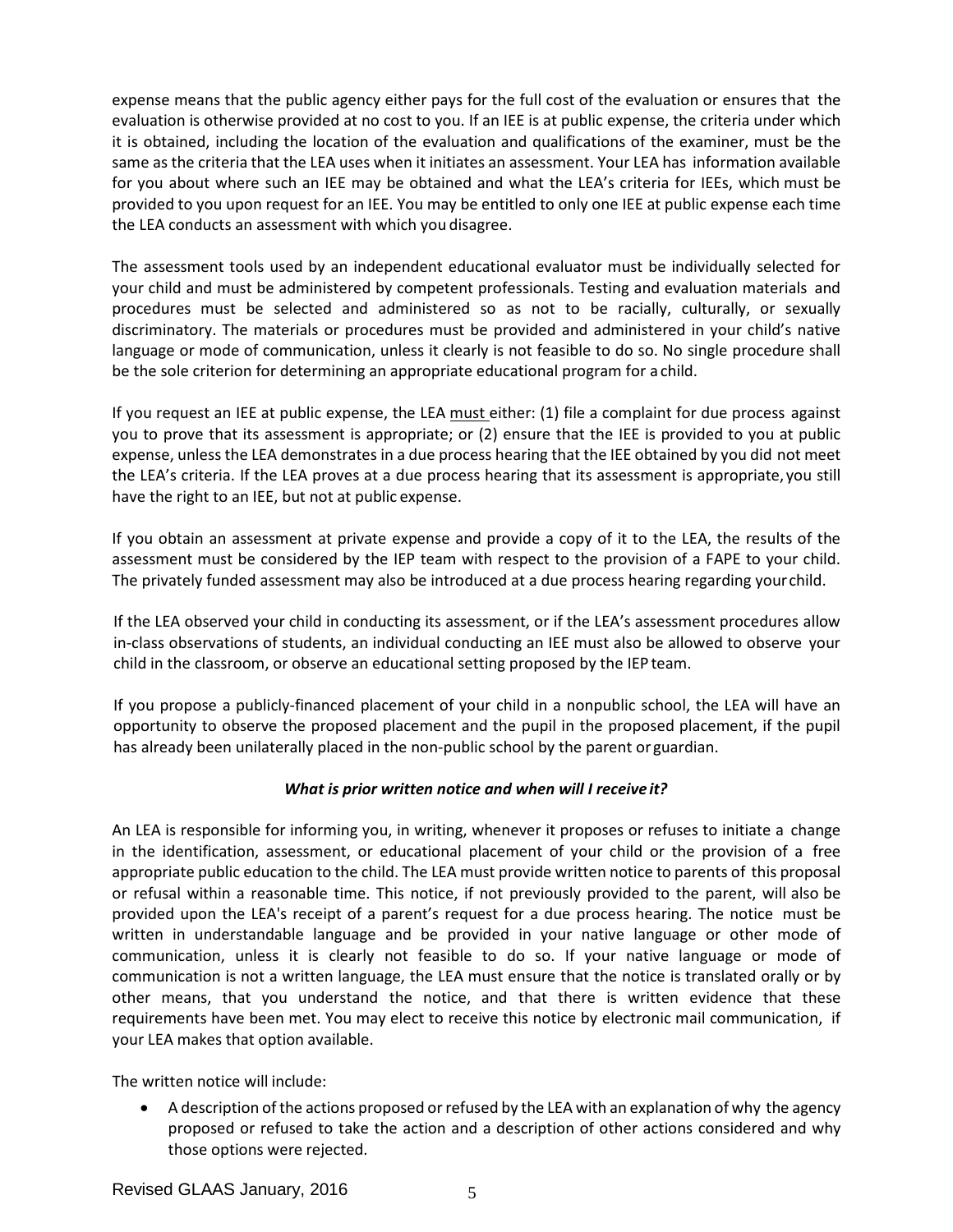- A description of each assessment procedure, test, record, or report the LEA used as a basis for the proposal or refusal.
- A description of other options considered by the IEP team and the reason why those options were rejected.
- A description of any other factors, which are relevant to the LEA's proposal orrefusal.
- Notice that parents can obtain copies or assistance in understanding their rights and procedural safeguards from the Special Education Director of their child's district of residence, the SELPA Director, or the CDE in Sacramento.

# *What constitutes parental consent and when is itrequired?*

The LEA must get informed parental consent, as described above, before assessing and/or providing special education and related services to your child. The LEA must make reasonable efforts to obtain a parent's informed consent before an initial assessment or reassessment of a child. If you refuse to consent to an initial assessment or a reassessment, the LEA may, but is not required to, use due process procedures to obtain your consent for the assessment. The LEA must also make reasonable efforts to obtain parent consent before the initial provision of special education and related services to your child. If you refuse to consent to, or fail to respond to a request for, the *initial IEP* placement and services, the LEA may not use the due process procedures described below to challenge your refusal to consent. However, when the LEA requests consent to the initial placement and services, and you do not provide it, the LEA will not be considered to be in violation of the requirement to make available a FAPE to your child. The LEA will also not be required to convene an IEP team meeting or develop an IEP when such consent is not provided after the LEA's request.

Parental consent is not required before reviewing existing data as part of an assessment, or administering a test or other assessment that is administered to all children (unless consent is required of parents of all children before that test or assessment).

If your child is home schooled or placed in private school at your own expense, and you do not provide consent to, or fail to respond to a request to provide consent to an initial assessment or reassessment, the LEA may not use due process procedures to override your consent. In that case, the LEA is not required to consider the child as eligible for services.

You may consent in writing to the receipt of some components of your child's IEP, and those components of the IEP must be implemented by the LEA. If the LEA determines that the remaining component(s) of your child's IEP to which you do not consent is/are necessary to provide a FAPE to the child, the LEA must initiate a due process hearing.

Finally, your informed consent need not be obtained in the case of a reassessment of your child, if the LEA can demonstrate through a due process hearing that it has taken reasonable measures to obtain your consent and you have failed to respond.

### *Am I allowed to change my mind later and revoke consent?*

If, at any time subsequent to the initial provision of special education and related services, the parent of a child revokes consent in writing for the continued provision of special education and related services, the school district or charter school:

• May not continue to provide special education and related services to the child, but mustprovide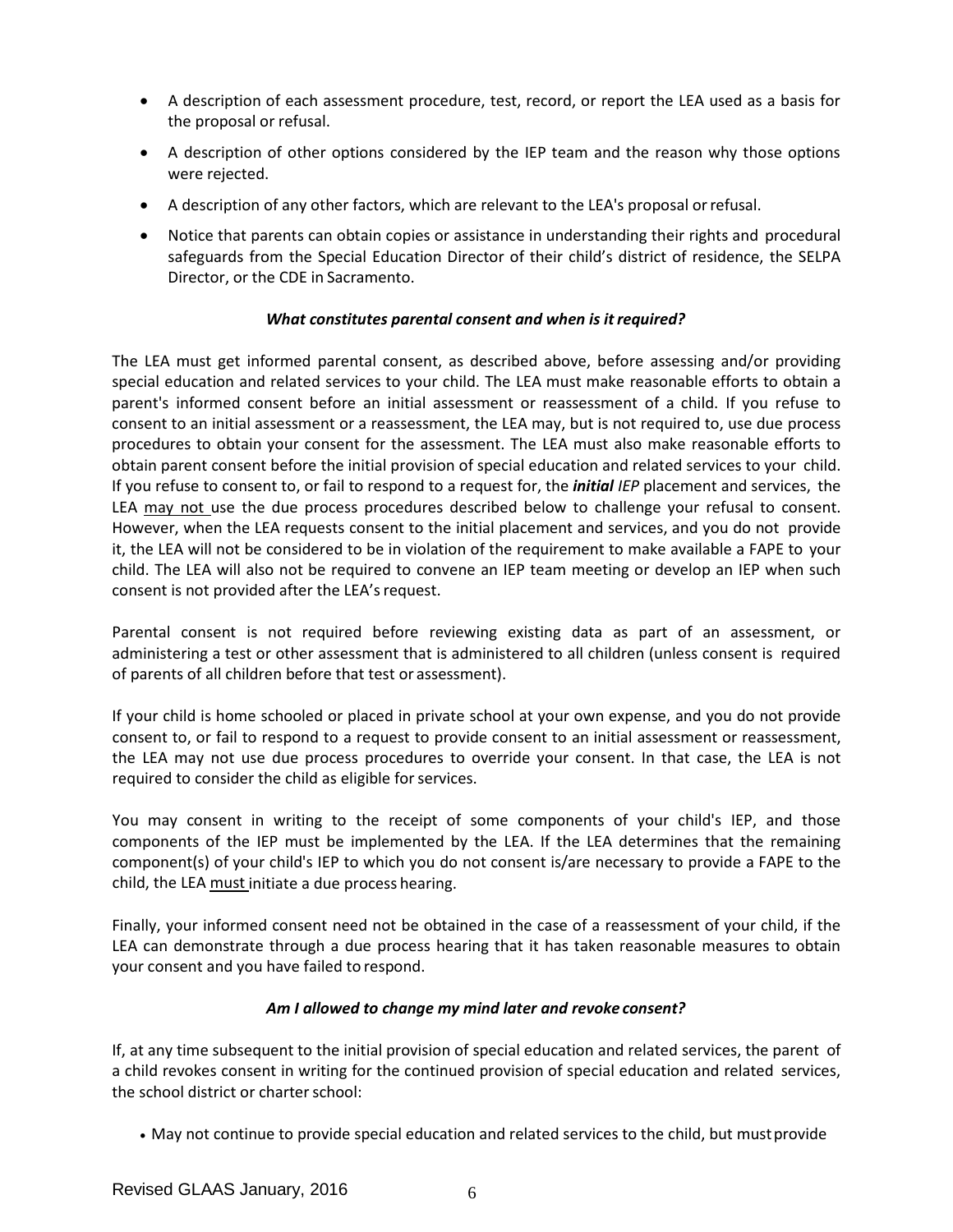prior written notice before ceasing the provision of special education and relatedservices;

- May not use the mediation procedures or the due process procedures in order to obtain agreement or a ruling that the services may be provided to the child;
- Will not be considered to be in violation of the requirement to make FAPE available to the child because of the failure to provide the child with further special education and related services; and
- Is not required to convene and IEP Team meeting or develop an IEP for the child for further provision of special education and related services.

If the parent revokes consent in writing for their child's receipt of special education services after the child is initially provided special education and related services, the school district or charter school is not required to amend the child's education records to remove any references to the child's receipt of special education and related services because of the revocation of consent. This provision applies when a parent refuses all special education services. If a parent disagrees with some services but not all, the issues need to be resolved through the due process procedures.

# *If I have a complaint about my child's educational program, how do I raiseit?*

When you have a concern about your child's education, it is important that you contact your child's teacher or administrator to talk about your child and any problems you see. Staff in your school district or SELPA may answer questions about your child's education, your rights, and procedural safeguards. Also, when you have a concern, this informal conversation often solves the problem and helpsto maintain open communication.

If the LEA is not able to resolve your concerns through informal means, you may file a compliance complaint with either the LEA, or the CDE.

If your concern is related to a proposal or a refusal to initiate or change the identification, evaluation or educational placement of a child with a disability, the provision of a FAPE to the child, or a dispute over the availability of an appropriate program for your child, you may file a due process hearing complaint (described below). The LEA also has the right to file a due process hearing complaint on any matter relating to a proposal or a refusal to initiate or change the identification, evaluation or educational placement of your child, the provision of a FAPE to your child, or a dispute over the availability of an appropriate program for your child except as described in the section above.

### *What is a compliance complaint and what are my rights related to a compliance complaint?*

Compliance complaints allege a violation of the law under the IDEA or California special education law. The complaint must: (1) be in writing; (2) contain a statement that the LEA has violated a law or regulation under the IDEA or California Education Code counterparts; (3) contain the facts whichsupport the allegation; (4) contain a signature and contact information of the complainant; and (5) if alleging a violation against a single child, must contain: (a) the name and address of the child (or available contact information for a homeless child); (b) the name of the school the child is attending; (c) a description of the nature of the problem and facts relating to the problem; and (d) a proposed resolution to the extent known.

**District/LEA Level Compliance Complaint:** The Tri-City SELPA encourages you to file your complaint regarding special education issues directly with your LEA in order for the LEA to quickly address your concerns in an informal and efficient manner. The LEA has established confidential procedures for the filing of these complaints and will meet with you to investigate your complaint in a timely manner and attempt to resolve any concerns. The Compliance Officer will assist you in resolving any complaint of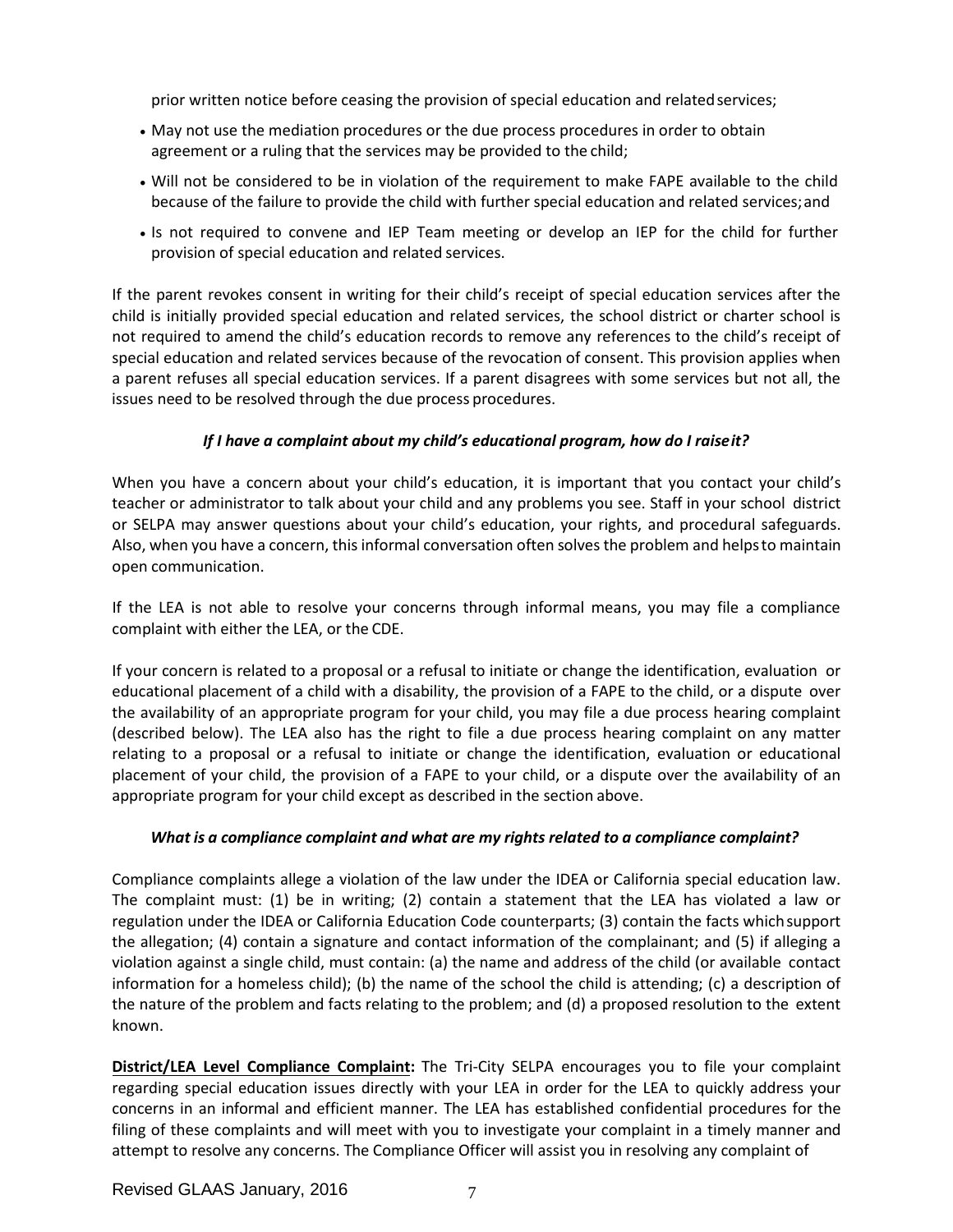discrimination against the district, its employees or contractors, and students. The Compliance Officer is also able to assist you in preparing your complaint in writing and to provide the information required by law. The Compliance Officer will refer you to other agencies responsible for the investigation and resolution of complaints when appropriate.

**State Level Compliance Complaint:** Any individual or organization may file a compliance complaint alleging a violation of any IDEA or state law requirement by the LEA, CDE, or any other public agency. The Compliance Officer is also able to assist you in preparing your complaint in writing and to provide the information required by law. The Compliance Officer will refer you to other agencies responsible for the investigation and resolution of complaints when appropriate. Complaints should be filed with the CDE Compliance Unit: **California Department of Education, Special Education Division, Procedural Safeguards Referral Service, 1430 N Street, Suite 2401, Sacramento, CA 95814. Phone (800) 926-0648; FAX (916) 327-3704.**

Compliance complaints filed with the CDE must be filed within **one** year from the date you knew or had reason to know of the facts that were the basis for the complaint. You must also forward a copy of the complaint to the LEA at the same time that you file the complaint with the CDE.

Within sixty (60) days after your complaint is filed, the CDE will: (1) carry out an independent on-site investigation, if necessary; (2) give you the opportunity to submit additional information, either orally or in writing, about the allegations in the complaint; (3) provide the LEA with the opportunity to respond to the complaint, including a proposal to resolve the complaint; (4) provide an opportunity for you and the LEA to agree voluntarily to engage in mediation; (5) review all relevant information and make an independent determination as to whether the LEA is violating a requirement of the IDEA and/or related state law; and (6) issue a written decision to you and the LEA that addresses each allegation in the complaint and contains findings of fact and conclusions, and the reasons for the final decision.

# *What is mediation and when can I requestit?*

Parties are encouraged to seek resolution of special education disputes through less adversarial processes such as mediation or alternative dispute resolution ("ADR") prior to filing for a due process hearing. While you are urged to try mediation, this may not be used to delay your right to a due process hearing.

These voluntary prehearing mediation conferences are to be conducted in a non-adversarial atmosphere to resolve issues relating to the identification, assessment, or educational placement of the child, or the provision of a FAPE to the child, to the satisfaction of both parties. Therefore, attorneys or other independent contractors used to provide legal advocacy services may not attend or otherwise participate in the prehearing mediation conferences. This does not prevent either party from consulting an attorney either prior to or following the mediation process nor does this bar a parent of the child in question from participating if the parent is an attorney. The parties may be accompanied and advised by non-attorney representatives at their discretion.

This mediation conference will be scheduled within 15 days and completed within 30 days of the CDE's receipt of your request for mediation, unless both parties agree to an extension. The mediation will be conducted by a qualified and impartial mediator who is trained in effective mediationtechniques.

If you and the LEA resolve a dispute through the mediation process, both parties must enter into a legally binding agreement that sets forth the resolution and that: (1) states that all discussions that happened during the mediation process will remain confidential and may not be used as evidence in any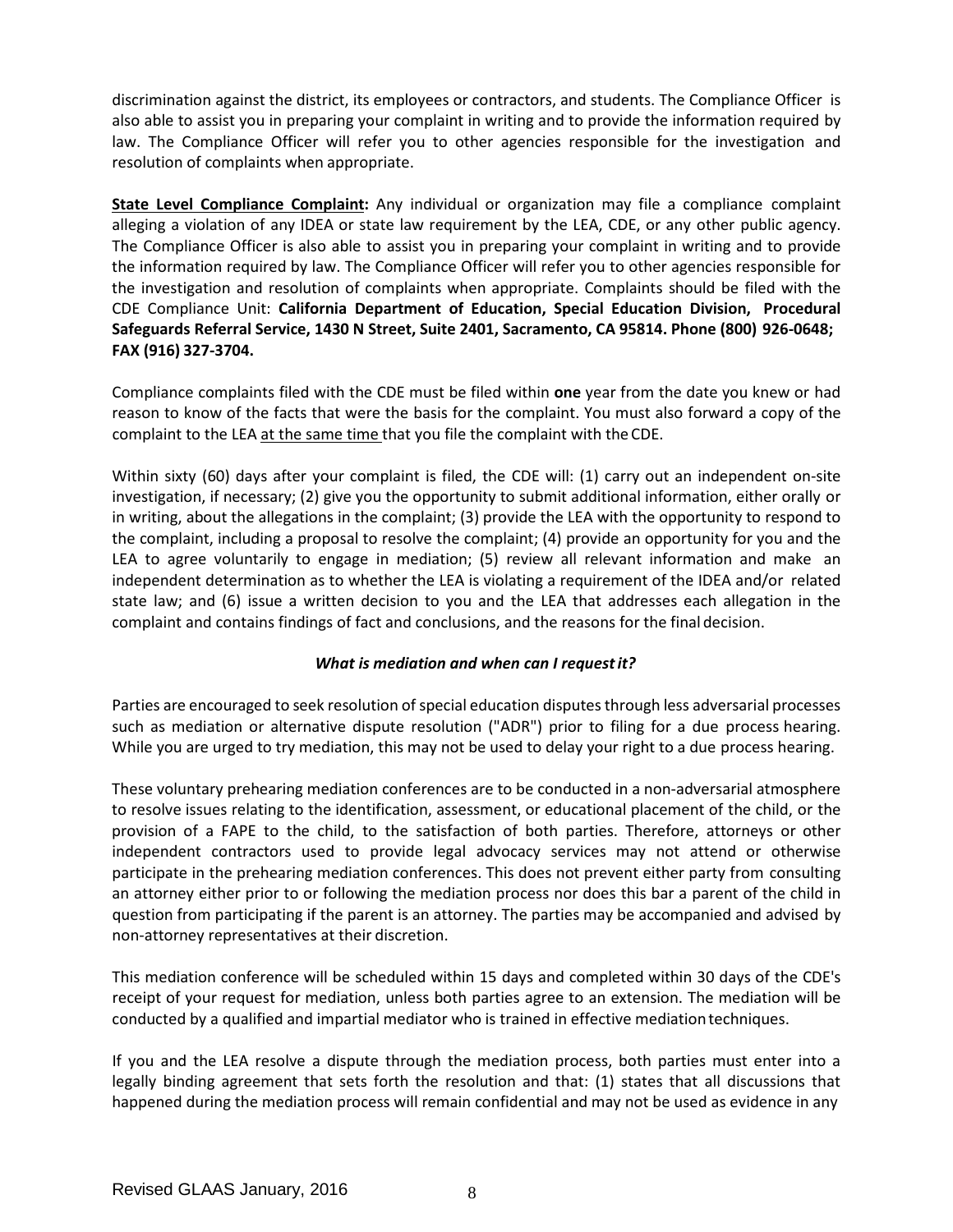subsequent due process hearing or civil proceeding; and (2) is signed by both you and a representative who has the authority to bind the LEA.

A written, signed mediation agreement is enforceable in any state court of competent jurisdiction (a court that has the authority under state law to hear this type of case) or in a District Court of the United States. Discussions that happened during the mediation process must be confidential. They cannot be used as evidence in any future due process hearing or civil proceeding of any federal or statecourt.

# *What is a due process hearing and what are my rights related to it?*

A due process hearing is a formal proceeding presided over by an administrative law judge, which is similar to a court action. The hearing can be initiated by you or the LEA when there is a disagreement over a proposal or a refusal to initiate or change the identification, evaluation or educational placement of your child, the provision of a FAPE to your child, or a dispute over the availability of an appropriate program for your child. Requests should be sent to: **Office of Administrative Hearings ("OAH"), at the following address: Office of Administrative Hearings, Attn: Special Education Division, 2349 Gateway Oaks Drive, Suite 200, Sacramento, CA 95833-4231. Phone (916) 263-0880; FAX (916) 263-0890.**

The request for a due process hearing must be filed within *two* years from the date you knew or had reason to know of the facts that were the basis for the hearing request. This timeline does not apply to you if you were prevented from requesting a due process hearing earlier because the LEA: (1) misrepresented that it had resolved the problem which is the basis of your request; or (2) withheld information from you relating to the information contained in this notice. The LEA must inform you of any free or low-cost legal or other relevant services available in the area if you request that information, or if either you or the LEA files a due process complaint.

Your due process hearing complaint **must** include the following information: (1) your child's name; (2) your child's address (or, in the case of a homeless child, the available contact information); (3) the name of the school your child attends; (4) a description of the problem relating to the proposed initiation or change, including specific facts about the problem; and (5) proposed resolution to the problem to the extent it is known to you. You must provide the LEA with a copy of your request for due process. You (or the LEA) may not have a due process hearing until a due process hearing complaint that contains all of the information outlined above is filed.

The complaint will be deemed sufficient to meet the above requirements unless, within fifteen days of the date that the party who received the complaint notifies the hearing officer and the other party that it believes the complaint does not meet the requirements listed above. Within five days of receiving notice that the receiving party believes the complaint is insufficient, OAH must decide if the due process complaint meets the requirements listed above and they will notify you and the LEA in writing if it is insufficient. If OAH determines that a due process complaint is insufficient, the party may have the opportunity to file a new complaint that meets the requirements listed above.

If you file a request for a due process hearing, within 10 days of receiving the complaint, the LEA must send you a response that specifically addresses the issues raised in your complaint. Within 15 days of receiving your request for due process, the LEA must convene a meeting with you, the relevant member(s) of your child's IEP team who have specific knowledge of the facts identified in the due process hearing request, and a LEA representative who has decision-making authority, to discuss a resolution to the issues raised. The meeting will not include the LEA's attorney, unless you are accompanied by an attorney.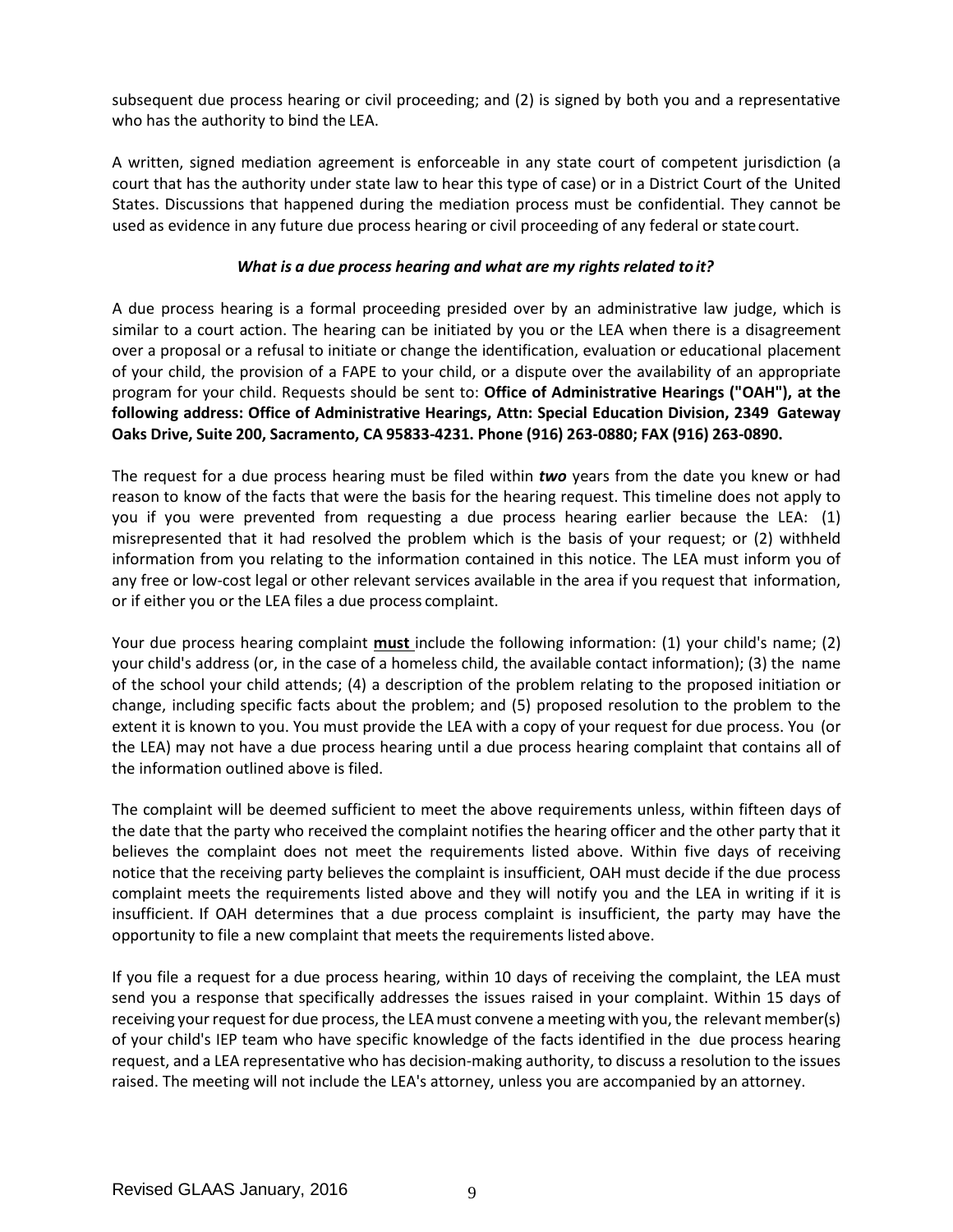Except where you and the LEA have both agreed, in writing, to waive the resolution process or to use mediation, your failure to participate in the resolution meeting will delay the timelines for the resolution process and due process hearing until you agree to participate in a meeting. If the LEA fails to hold the resolution meeting within 15 days of receiving notice of your complaint or fails to participate in the resolution meeting, you may seek the intervention of a hearing officer to begin the due process hearing timeline described below.

If an agreement is reached at the resolution session, the agreement must be memorialized in writing and signed by both you and the LEA representative. After signing, both you and the LEA have 3 business days to void the agreement. If the LEA has not resolved the due process complaint to your satisfaction within 30 days of the receipt of the due process complaint (during the time period for the resolution process), the due process hearing may occur, and the applicable timeline for issuing a final decision begins. If the LEA is unable to obtain your participation in the resolution meeting after reasonable efforts have been made and documented, the LEA may, at the conclusion of the 30-day period, request that the hearing officer dismiss your complaint.

You and the LEA may agree, at any time prior to or during the due process hearing, to participate in a mediation of the dispute. An impartial mediator will be appointed by OAH at no cost to either party. Mediation extends OAH's timeline to render its decision; however, mediation is not intended to deny or delay your right to a hearing, or any other rights.

If the issues which gave rise to the request for due process are not resolved by the resolution session or mediation, OAH must hold a hearing, reach a final decision on the issues in the case, and send a copy of the decision to the parties within 45 days of the expiration of the 30-day resolution period. The 45-day timeline for the decision may also start the day after one of the following events: (1) both parties agree in writing to waive the resolution meeting; (2) after either the mediation or resolution meeting starts, but before the end of the 30-day period, the parties agree in writing that no agreement is possible; or (3) if both parties agree in writing to continue the mediation at the end of the 30-day resolution period, but later, the parent or LEA withdraws from the mediation process.

The hearing must be held at a time and place that is reasonably convenient to the parties. The party requesting the hearing may not raise issues at the hearing that were not addressed in the due process complaint, unless the other party agrees.

Any party to a due process hearing has the right to: (1) a fair and impartial administrative hearing before a person knowledgeable in laws governing special education and administrative hearings; (2) be represented by an attorney or an individual with knowledge and training related to the problems of children and youth with disabilities; (3) present evidence, written arguments, and oral arguments; (4) confront, cross-examine, and require witnesses to be present; (5) obtain a written or at your option, electronic verbatim record of the hearing; (6) obtain written or at your option, electronic findings of fact and decisions, within 45 days after the expiration of the resolution session time period; (7) receive notice from the other party, at least ten days prior to the hearing, that it intends to be represented by an attorney; (8) be informed by the other party, at least ten days prior to the hearing, of their issues and their proposed resolutions; (9) receive a copy of all documents, including assessments completed by that date and recommendations, and a list of witnesses and their general area of testimony at least five business days before the hearing; and (10) prohibit the introduction of any evidence, including assessments and recommendations based on the assessment(s), at the hearing that has not been disclosed to that party at least five business days before the hearing; (11) have an interpreter provided; and (12) request an extension of the hearing timeline for goodcause.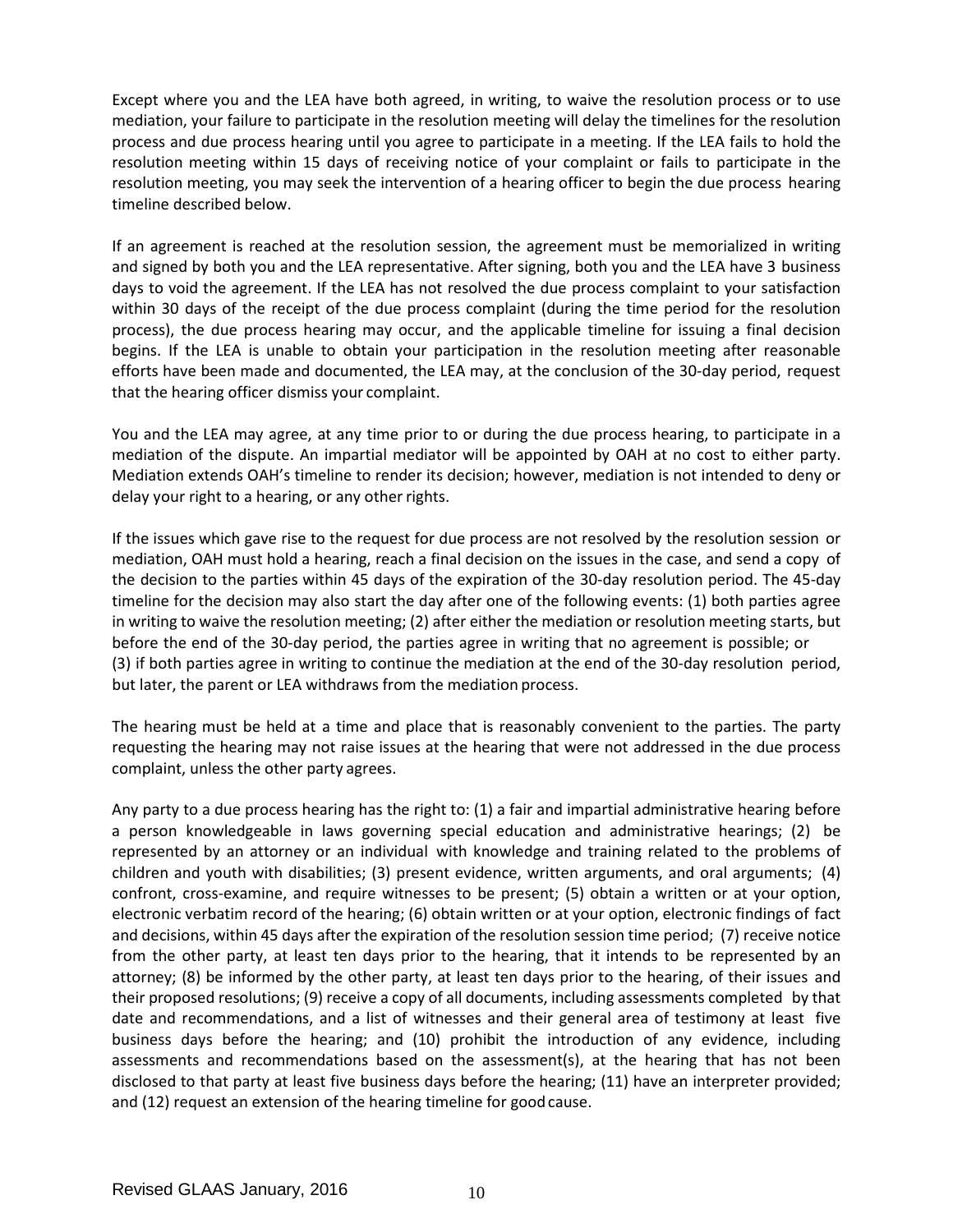Parents involved in hearings must be given the right to: (1) have his/her child present at the hearing; (2) have the hearing open to the public; and (3) have the record of the hearing and findings of fact and decisions provided at no cost.

# *What if the due process complaint raises a procedural violation of theIDEA?*

A hearing officer's decision on whether your child received a FAPE must be based on evidence and arguments that directly relate to FAPE.

In matters alleging a procedural violation (such as "an incomplete IEP Team"), a hearing officer may find that your child did not receive FAPE only if the procedural violations:

- 1. Interfered with your child's right to a FAPE;
- 2. Significantly interfered with your opportunity to participate in the decision-making process regarding the provision of a FAPE to your child; **or**
- 3. Caused your child to be deprived of an educational benefit.

The provisions described above do not prevent a hearing officer from ordering a school district to comply with the requirements in the procedural requirements of the IDEA, or preclude you from filing another due process complaint on an issue separate from a due process complaint alreadyfiled.

# *What if I disagree with the results of a due processhearing?*

The hearing decision is final and binding on both parties. Either party may appeal the decision by filing an appeal in the appropriate court. In a civil action, the records and transcription of the administrative proceedings will be filed with the court. The court may hear additional evidence at the request of either party and must base its decision on the preponderance of the evidence. This appeal must be made within ninety (90) days after the date of the decision of the Administrative LawJudge.

# *Where will my child be placed during the pendency of a due processhearing?*

Once a request for due process is received by the LEA, during the resolution process time period, and while waiting for the decision of any impartial due process hearing or court proceeding, the child must remain in his or her current educational placement, unless the parent and the LEA agree otherwise.

If your request for due process involves an application for initial admission to public school, your child, with your consent, must be placed in the general public school program until the completion of all such proceedings.

If your request for due process involves an application for initial services for a child who received services pursuant to an individual family services plan ("IFSP"), and has turned three, the LEA is not required to provide the IFSP services that your child had been receiving. If your child is found eligible for special education services from the LEA, and you consent for your child to receive special education services for the first time, then, pending the outcome of the due process proceedings, the LEA must provide those special education and related services that are not in dispute (those which you and the LEA both agree upon).

If your child has been placed in an interim alternative educational setting ("IAES"), he or she will remain in the IAES for a maximum of 45 school days pending the due process hearing, or until the expiration of the time period for the IAES, whichever occursfirst.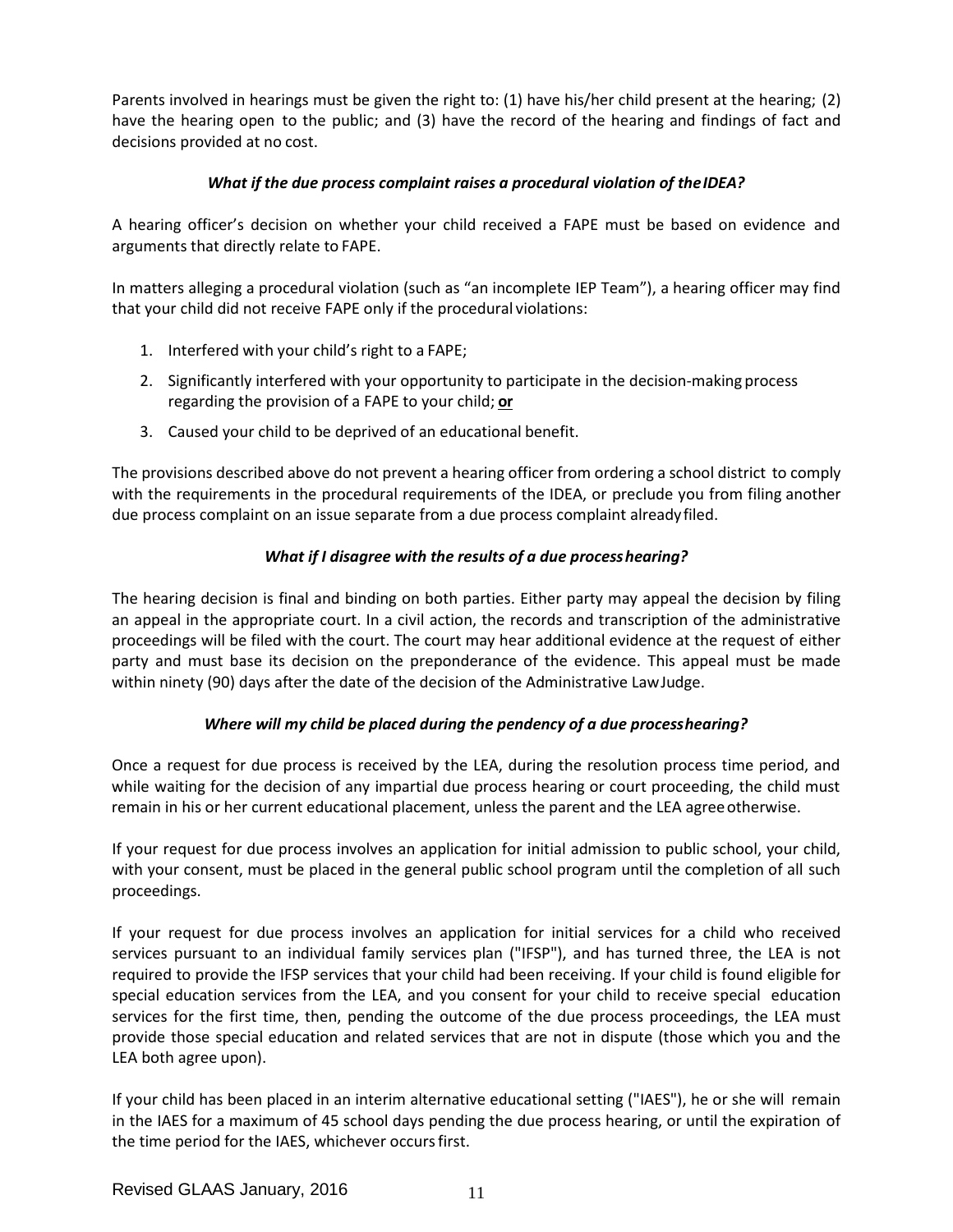# *Under what circumstances could my attorneys' fees be reimbursed to me?*

A court, in its discretion, may order that a LEA pay reasonable attorneys' fees to the parent of a child with disabilities if the parent prevails at a due process hearing. Additionally, the LEA may be awarded attorneys' fees against the attorney of a parent who files a complaint or subsequent cause of action that is frivolous, unreasonable, or without foundation, or who continued to litigate after the litigation clearly became frivolous, unreasonable, or without foundation. The LEA may also be entitled to attorneys' fees against the attorney of a parent, or against the parent, if the parent's complaint or subsequent cause of action was presented for any improper purposes, such as to harass, to cause unnecessary delay, or to needlessly increase the cost of litigation.

A court may reduce the amount of attorneys' fees if: (1) the parent has unreasonably delayed the proceedings; (2) the fees unreasonably exceed the prevailing hourly rate in the community; (3) the time spent and legal services were excessive; (4) or the parent's attorney did not provide the LEA with an appropriate due process complaint. However, the court may not reduce fees if the court finds that the LEA unreasonably delayed the final resolution of the action or proceeding, or there was a violation under the procedural safeguards provisions of the IDEA.

A parent may not obtain additional attorneys' fees or costs incurred after the rejection or failure to respond within 10 days to an offer of settlement that is made by the LEA, at any time more than 10 days before the hearing or court action, if the hearing officer or court finds that the relief finally obtained by the parents is not more favorable to the parents than the LEA's offer of settlement. Despite these restrictions, an award of attorneys' fees and related costs may be made to a parent if you prevail and the court determines you were substantially justified in rejecting the settlement offer.

Attorneys' fees may not be awarded to an attorney for attendance at an IEP team meeting unless the meeting has been convened as a result of an administrative proceeding, or a judicial action. A resolution meeting is not considered a meeting convened as a result of an administrative hearing or court action, and also is not considered an administrative hearing or court action for purposes of the attorneys' fees provisions.

# *What are my child's rights when the LEA is contemplating disciplininghim/her?*

School personnel may consider any unique circumstances on a case-by-case basis when determining whether a change in placement is appropriate for a child with a disability. School personnel may remove a child with a disability who violates a code of student conduct from his or her placement to an appropriate interim alternative educational setting (IAES), another setting, or suspension, for up to 10 consecutive school days (to the extent those alternatives are applied to children without disabilities) and for additional removals of not more than 10 consecutive school days in one school year for separate incidents of misconduct, so long as those removals do not constitute a change inplacement.

A "change in placement" occurs if: the removal is for more than 10 consecutive school days, or the child has been subjected to a series of removals that constitute a pattern because : (1) the series of removals total more than 10 school days in a school year; (2) the child's behavior is substantially similar to the child's behavior in previous incidents resulting in the series of removals; and (3) additional factors such as the length of each removal, total amount of time the child is removed, and the proximity of the removals to one another. The LEA determines on a case-by-case basis whether a pattern of removals is a change in placement.

If a child with disabilities is removed from his/her placement due to a violation of the code of student conduct for a period in excess of 10 consecutive school days, or 10 cumulative days when such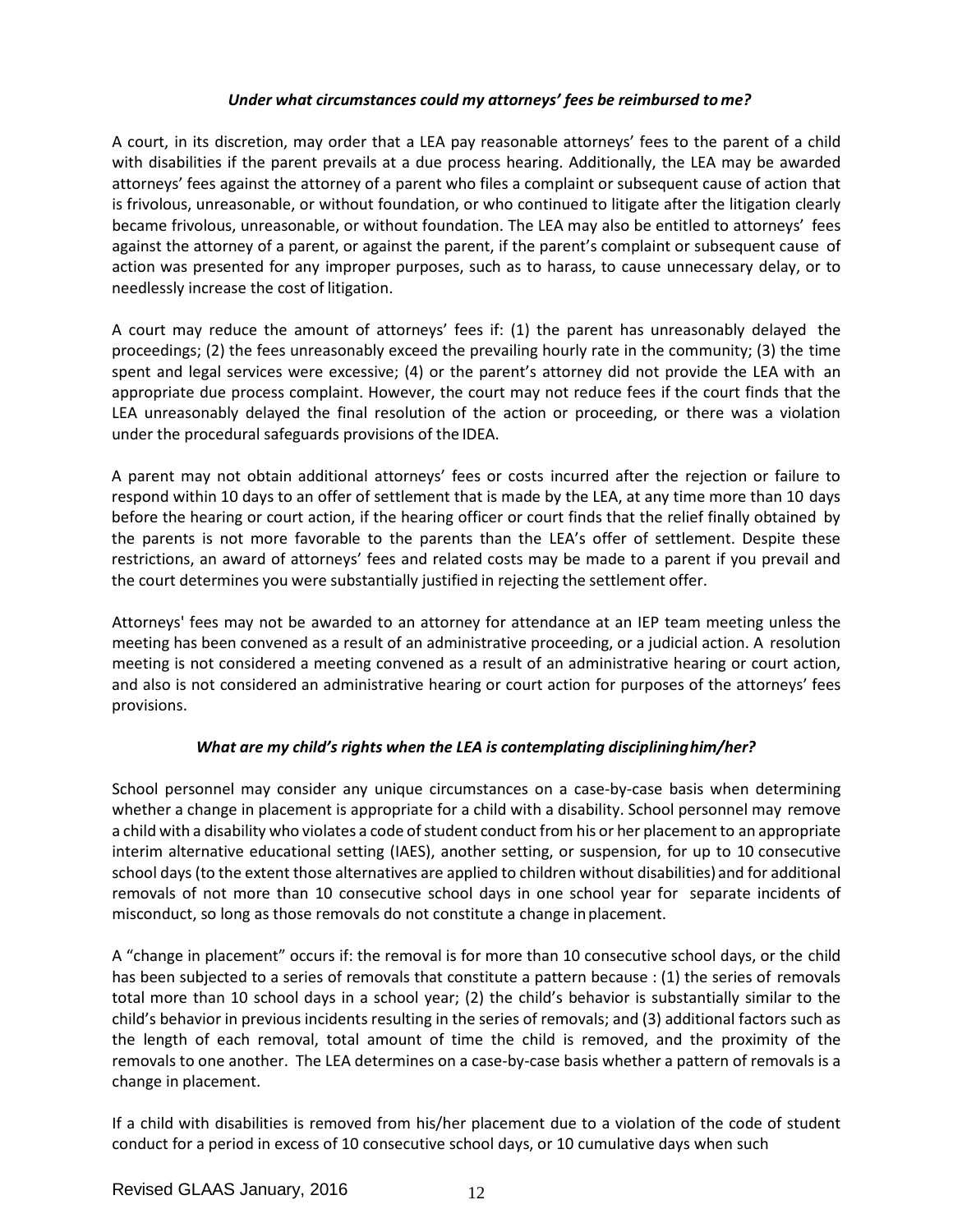suspensions constitute a change in placement, the LEA must hold an IEP team meeting to determine whether the behavior subject to discipline was a manifestation of your child's disability. This meeting will be held within 10 school days of the decision to change the child's placement. The IEP team will determine whether the conduct in question was: (1) caused by, or had a direct and substantial relationship to your child's disability; or (2) the direct result of the LEA's failure to implement the child's IEP.

If the LEA, parent, and relevant members of the IEP team determine that the conduct was a manifestation of the child's disability, the IEP team must either: (1) conduct a functional behavioral assessment, unless one had been conducted prior to the child's behavior that resulted in a change of placement, and implement a behavior intervention plan; or (2) review any existing behavioral intervention plan and modify it as necessary. In addition to one of the above options, the IEP team must also return the child to the placement from which he or she was removed, unless the parent and LEA agree otherwise in modifying the behavior intervention plan.

If the team determines that the conduct was not a manifestation of the child's disability, the school personnel may apply the disciplinary procedures in the same manner and for the same duration as the procedures would be applied to children without disabilities. A child with a disability must continue to receive educational services, so as to enable him or her to continue to participate in the general education curriculum, although in another setting, and to progress toward meeting his or her IEP goals. The child's IEP team will determine the appropriate services and setting for those services. As appropriate, the child must also receive a functional behavioral assessment and behavior intervention services and modifications designed to ensure the behavior violation does notrecur.

Parents have the right to appeal a decision to suspend or expel special education students or the decision of whether the child's conduct was a manifestation of his or her disability, by filing a due process complaint. When an appeal has been requested by either the parent or the LEA relating to the disciplinary placement of a child or the results of the manifestation determination meeting, the state shall arrange for an expedited hearing, which shall occur within 20 school days of the date the hearing is requested and shall result in a determination within 10 school days after the hearing. Your child is entitled to a stay put placement during appeals; however, if your child is placed in an IAES for 45 school days, placement will remain in that setting pending the decision by the hearing officer or until the expiration of the time period of the suspension, whichever occursfirst.

If an evaluation of the child is requested when disciplinary action is pending, the evaluation shall be conducted in an expedited manner. Pending such an evaluation, the child shall remain in an educational setting determined by school authorities.

A child who has not previously been determined to be eligible for special education and related services may assert any of the protections provided under the IDEA if the LEA had knowledge that the child was a child with a disability before the occurrence of the behavior that caused disciplinary action. Knowledge shall be deemed if: (1) the parent expressed in writing to supervisory or administrative personnel of the school district, or the teacher of the child, that the child was in need of special education and related services; (2) the parent had requested an evaluation of the child; or (3) school personnel had expressed to the Special Education Director of the LEA or to other supervisory personnel specific concerns about a pattern of behavior demonstrated by the child. The LEA is not deemed to have knowledge if the parent has not allowed an evaluation of the child or has refused special education services or the child has been evaluated and it was determined that the child was not eligible for services. If the LEA did not have knowledge of the disability, the child will not receive the due process protections of the IDEA.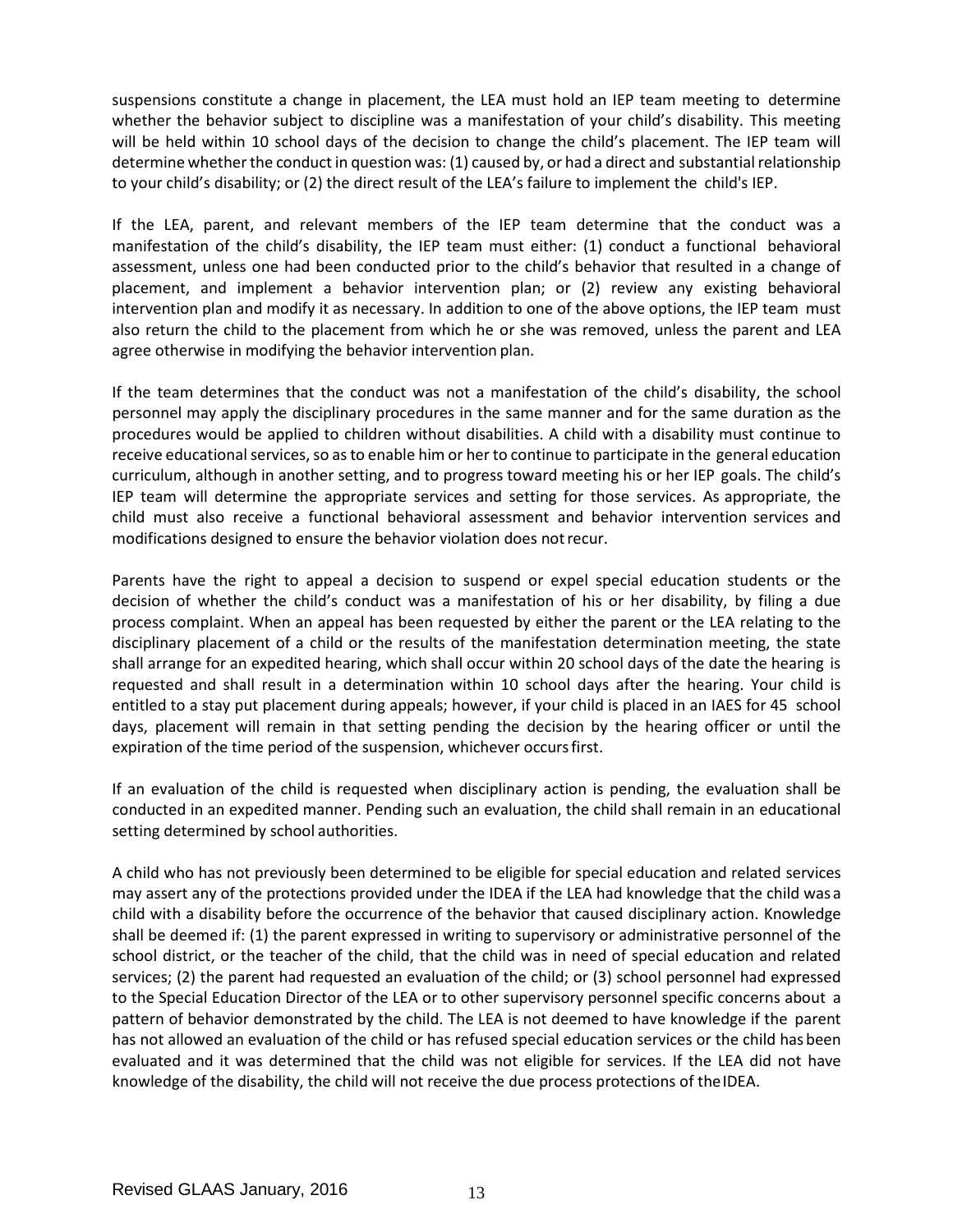School officials are not prohibited by special education laws from reporting a crime committed by your child to appropriate authorities. An LEA reporting a crime committed by a child with a disability must ensure that copies of the child's special education and disciplinary records are transmitted for consideration by the appropriate authorities, but only to the extent permitted by FERPA.

# *What are the procedures when my child is subject to placement in an interim alternativeeducational setting?*

Under special circumstances, regardless of whether the child's behavior was a manifestation of his or her disability, school personnel may remove a student to an IAES for a period not to exceed 45 school days when a child has committed one of the following offenses at school, on school premises or at a school function under the jurisdiction of a state or LEA: (1) carried or possesses a weapon; (2) knowingly possessed or used illegal drugs, or sold or solicited the sale of controlled substances; (3) inflicted serious bodily injury upon another person. If the LEA has not already done so, after placing the child in a forty-five school day IAES, the LEA shall conduct a functional behavioral assessment and implement a behavioral intervention plan (if one has not already been implemented). If such a plan is already in place, the IEP team shall consider its modification. The IAES shall be affirmed by the IEP team if it will enable the child to continue to participate in the general curriculum and to receive those services and modifications, including those described in the child's current IEP, to meet the goals set out in the IEP and provide the modifications to address the offending behavior.

Under federal law, a hearing officer may return a child with a disability to the placement from which the child was removed. The hearing officer may also order a change of placement to an appropriate IAES for not more than 45 school days, if the hearing officer determines that maintaining the current placement of such child is substantially likely to result in injury to the child or toothers.

# *What are the State Special Schools?*

The State Special Schools provide services to students who are deaf, hard of hearing, blind, visually impaired, or deaf-blind at each of its three facilities: the California Schools for the Deaf in Fremontand Riverside and at the California School for the Blind in Fremont. Residential and day school programsare offered to students from infancy to age 21 at both State Schools for the Deaf and from ages fivethrough 21 at the California School for the Blind. The State Special Schools also offer assessment servicesand technical assistance. For more information about the State Special Schools, please visit theCalifornia Department of Education Web site at [http://www.cde.ca.gov/sp/ss/,](http://www.cde.ca.gov/sp/ss/) ask for more information from the members of your child's IEP team or contact the SELPA Office.

### *What are the rules relating to my decision to unilaterally place my child in a private school?*

The IDEA does not require an LEA to pay for the cost of education, including special education and related services, of your child with a disability at a private school or facility if the LEA made a FAPE available to your child and you choose to place the child in a private school or facility. However, the school district where the private school is located must include your child in the population whose needs are addressed under the IDEA provisions regarding children who have been placed by their parents in a private school under 34 CFR §§300.131 through 300.144.

The reimbursement to a parent for placement of a child in a private school or agency may be ordered by a hearing officer or court when it is determined that the LEA did not provide a FAPE to the child in a timely manner prior to the enrollment and that the private placement is appropriate. Reimbursement may be reduced if, at the most recent IEP team meeting prior to removing the child from public school, the parent failed to inform the LEA that they were rejecting the proposed placement and of their intent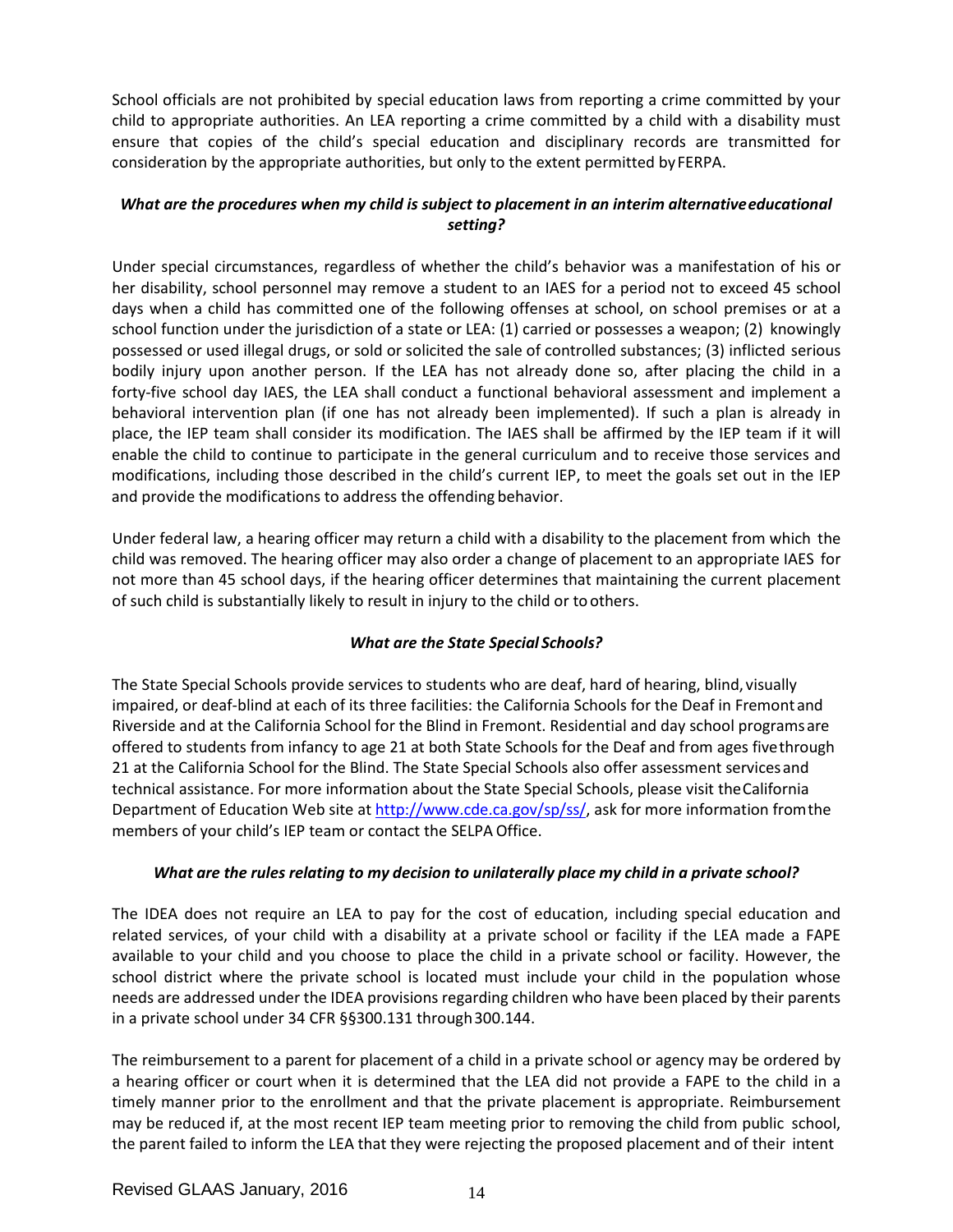to place their child in a private school at public expense, or if the parent failed to provide that information in writing to the LEA at least 10 business days prior to the removal of the child from public school. Reimbursement may also be reduced if, prior to the removal of the child from public school, the LEA informed the parent of its intent to evaluate the child, and parent refused to permit or did not make the child available for the evaluation. Reimbursement may also be reduced if a court finds that your actions were unreasonable.

Reimbursement cannot be reduced if the LEA prevented the parent from giving notice; the parent had not received notice of the requirements to provide notice to the LEA as described above; or if compliance with the notice requirement would likely result in the physical harm to the child. The cost of reimbursement may or may not be reduced, at the discretion of the court or hearing officer, if the parent is not literate or cannot write in English, or compliance with the notice requirement would likely result in serious emotional harm to the child.

# *Under what circumstances will a surrogate parent be appointed for achild?*

In order to protect the rights of a child, within 30 days of the LEA's determination that a child is in need of a surrogate parent, the LEA will appoint a surrogate parent for a childif:

- 1. The child has been made a dependent or ward of the court, the court has specifically limited the right of the parent or guardian to make educational decisions for the child, *and* the child has no responsible parent or guardian to represent him or her; or
- 2. The child is not a ward or dependent of the court *and* no parent or guardian can be located, *or* there is no caretaker of the child *or* the child is an unaccompanied homeless youth.

In determining who will act as a surrogate for a child, the LEA will consider a relative caretaker, foster parent, or court appointed special advocate, if any of the individuals exist, otherwise it will appoint a person of its choice.

The surrogate parent will be an individual with knowledge and skills to adequately represent the child. The surrogate must meet the child at least once and, unless such a person is unavailable, should be culturally sensitive to the child. The surrogate parent shall represent the child in matters relating to identification, assessment, instructional planning and development, educational placement, reviewing and revising the IEP, and in all other matters relating to the provision of a FAPE to the child, including the provision of written consent to the IEP for non-emergency medical services, mental health treatment services and occupational or physical therapy services.

Persons with a conflict of interest in representing the child shall not be appointed as a surrogate parent. Conflicts exist if the surrogate parent is an employee of the LEA involved in the education or care of the child, or a foster care provider who derives his/her primary source of income from the care of this child or other children. When no such conflict exists, foster care providers, retired teachers, social workers, and probation officers may all serve as surrogates. In the case of an unaccompanied homeless youth, staff from emergency and transitional shelters, independent living programs, and street outreach programs may be appointed as temporary surrogates without regard to the conflicts described above, only until such time as another surrogate parent who meets the requirements described above can be found.

Alternatively, the surrogate parent can be appointed by the judge overseeing the child's care (as opposed to the LEA) provided that the surrogate parent meets the requirements describedabove.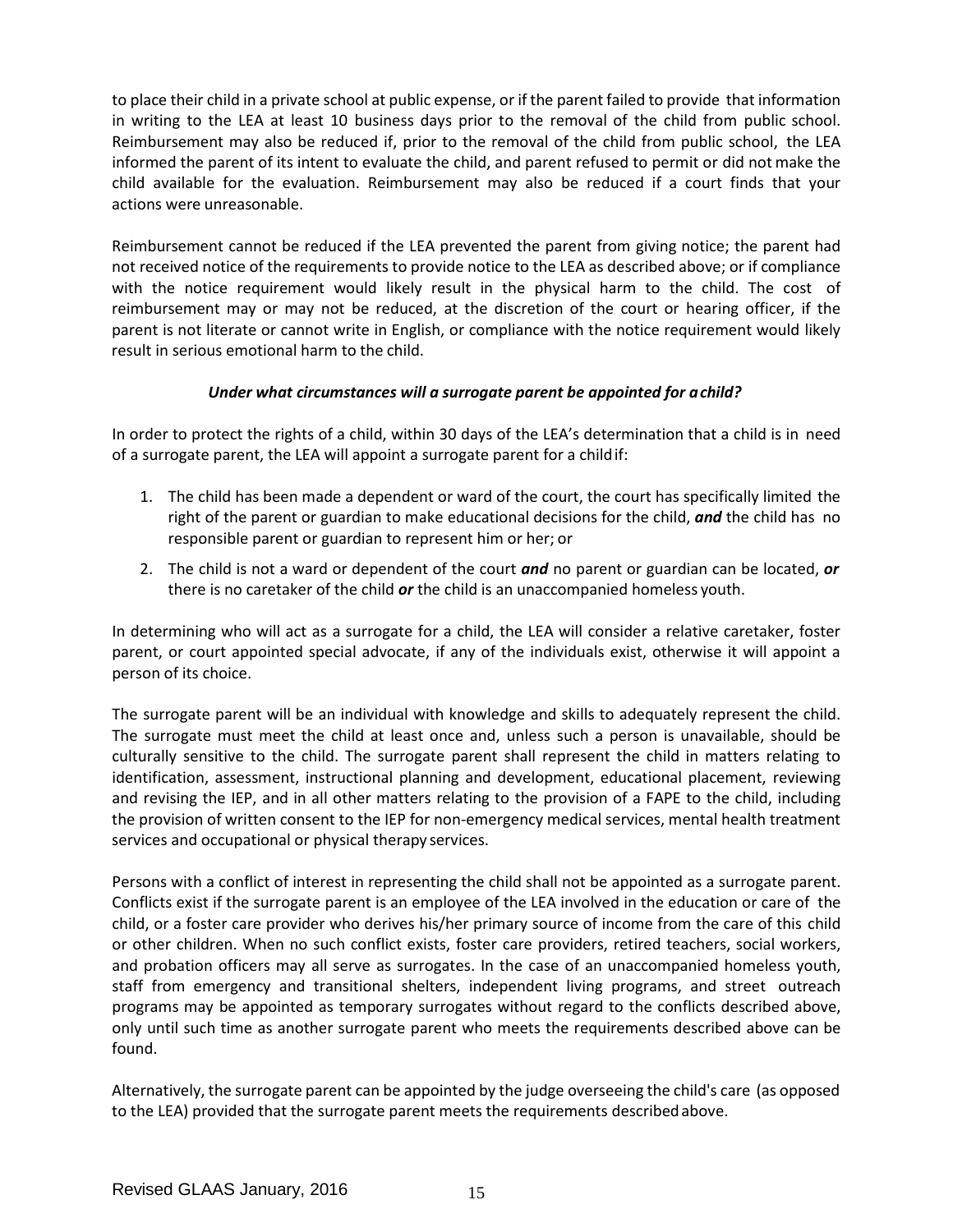# *Why am I asked to provide consent to bill California Medi-Cal and release or exchange information for health-related special education and relatedservices?*

Through the Medi-Cal Local Educational Agency (LEA) Billing Option, this LEA may submit claims to California Medi-Cal for covered services provided to Medi-Cal-eligible children enrolled in special education programs. The Medi-Cal LEA program is a way for school districts and/or Counties Education Offices (COEs) to receive federal funds to help pay for health-related special education and related services, but only if you choose to provide your written consent.

The information below describes certain rights and protections available to you under IDEA. This notification must be provided to you before an LEA may ask you to provide your consent to access your child's Medi-Cal benefits for the first time, and on an annual basisthereafter.

You need to know that:

- $\triangleright$  You may refuse to sign the section of the IEP regarding Medi-Cal consent.
- $\triangleright$  Information about your child and family is strictly confidential.
- $\triangleright$  Your rights are preserved under Title 34 Code of Federal Regulations 300.154; Family Education Rights Privacy Act of 1974, Title 20 of the United States Code, Section 1232(g), Title 34 Code of Federal Regulations, Section 99.
- $\triangleright$  This consent is good for one year unless you withdraw your consent before that time. It can be renewed annually at the IEP meeting.

Your consent is voluntary and can be revoked at any time. If you do revoke consent, the revocation is not retroactive (i.e., it does not negate any billing that occurred after consent was given and before it was revoked).

Your consent must specify the personally identifiable information (for example, records or information about the services that may be provided to your child), the purpose of the disclosure (for example, billing for special education and related services), and the agency to which your LEA may disclose the information (for example, Medi-Cal). Your consent must also include a statement specifying that you understand and agree that your child's LEA may use your or your child's public benefits or insurance, for example, Medi-Cal, to pay for special education and related services under the IDEA. The LEA will obtain this consent by obtaining your signature on the Medi-Cal billing statement section of the IEP.

Your consent **will not** result in denial or limitation of community-based services provided outside the school. If you refuse to consent for the LEA to access California Medi-Cal to pay for health-related special education and/or related services, the LEA still must ensure that all required special education and related services are provided at no cost to you.

Furthermore, as a public agency, an LEA may access parents' public benefits or insurance to pay for related services required under Part B of the IDEA, for a FAPE. For related services required to provide FAPE to an eligible student, the LEA:

- **May not** require parents to sign up for or enroll in public benefits or insurance programs (Medi-Cal) in order for their child to receive FAPE under Part B of the IDEA (34 CFR 300.154[d][2][i]).
- **May not** require parents to incur an out-of-pocket expense such as the payment of a deductible or co-pay amount incurred in filing a claim for services and reimbursement through Medi-Cal. However, the LEA may pay the cost, such as a co-pay, that you otherwise would be required to pay (34 CFR 300.154[d][2][ii]).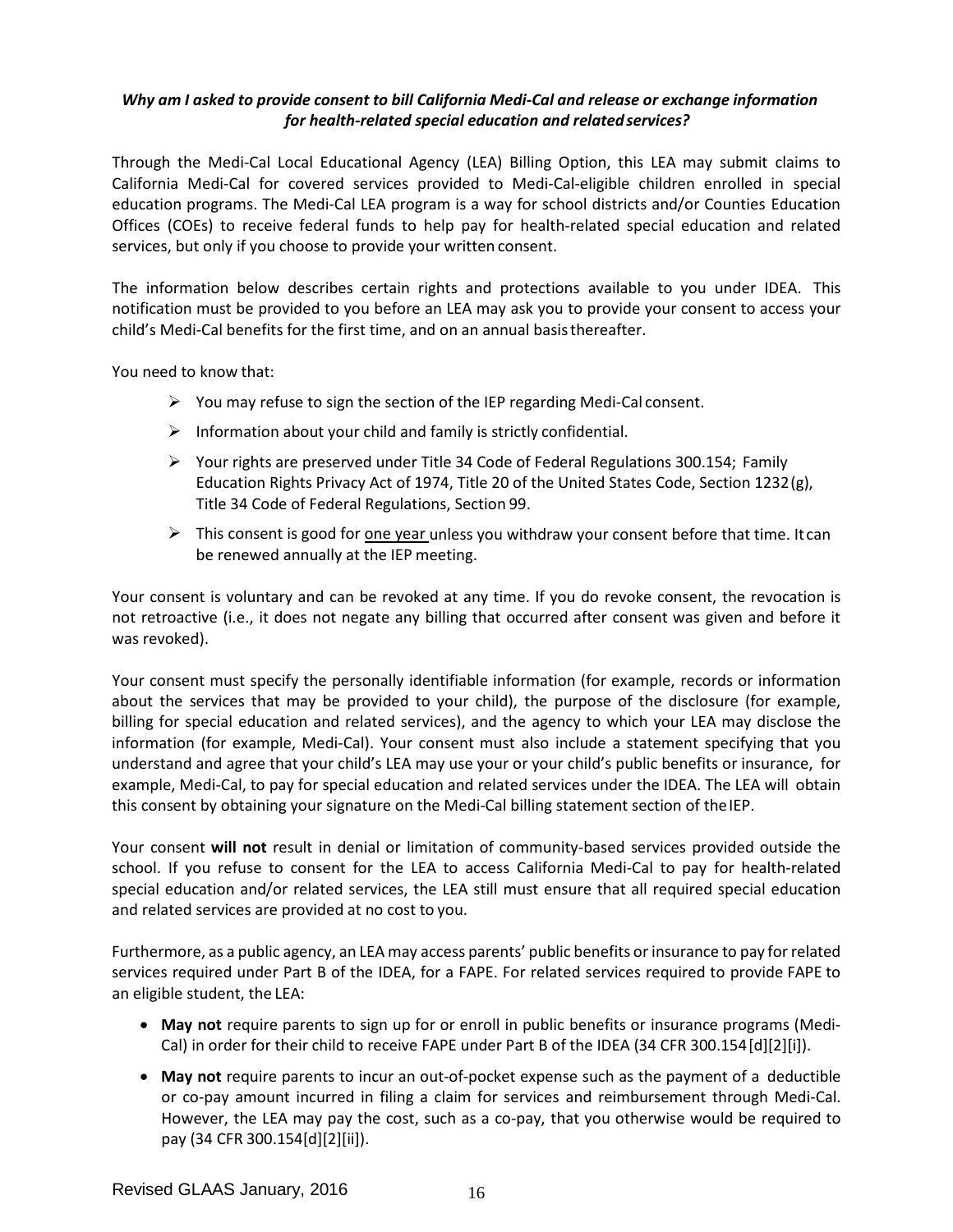- **May not** use a student's benefits under Medi-Cal if that use would:
	- Decrease available lifetime coverage or any other insured benefit.
	- Result in the family paying for services that would otherwise be covered by the public benefits or insurance program (Medi-Cal) and are required for the child outside of the time the child is in school.
	- Increase premiums or lead to the discontinuation of public benefits or insurance(Medi-Cal).
	- Risk loss of eligibility for home and community-based waivers, based on aggregate health related expenditures (34 CFR 300.154[d][2][iii][A-D]).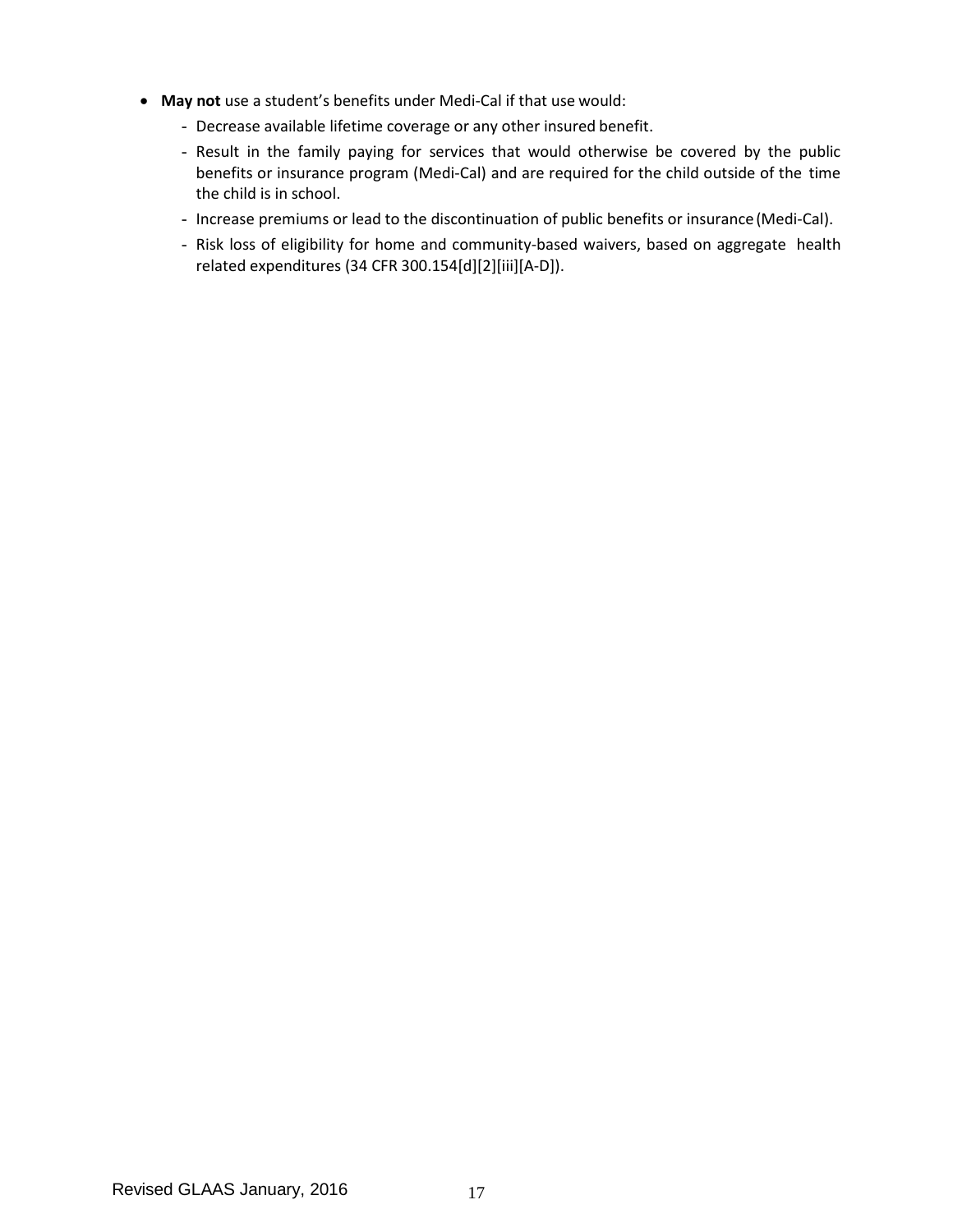### *Compliance Officers*

Laura Chism Asst. Superintendent, Student Services Beverly HIlls USD

Jo-Anne Cooper Director, Special Education Culver City USD

Director, Special Education Santa Monica-Malibu USD

Phone: 310-551-5100 Ext. 2226 255 South Lasky Drive

Fax: 310-277-6390 Beverly Hills, CA 90212

Phone: 310-842-4220 Ext. 4245 4034 Irving Place

Fax: 310-842-4245 Culver City, CA 90232

Phone: 310-450-8338 Ext. 70222 1651 Sixteenth St.

Fax: 310-396-6149 Santa Monica, CA 90404

Dina Parker Director, SELPA Tri-City SELPA

Pam Kazee

Phone: 310-842-4220 Ext. 4367 4034 Irving Place

Fax: 310-842-4249 Culver City, CA 90232